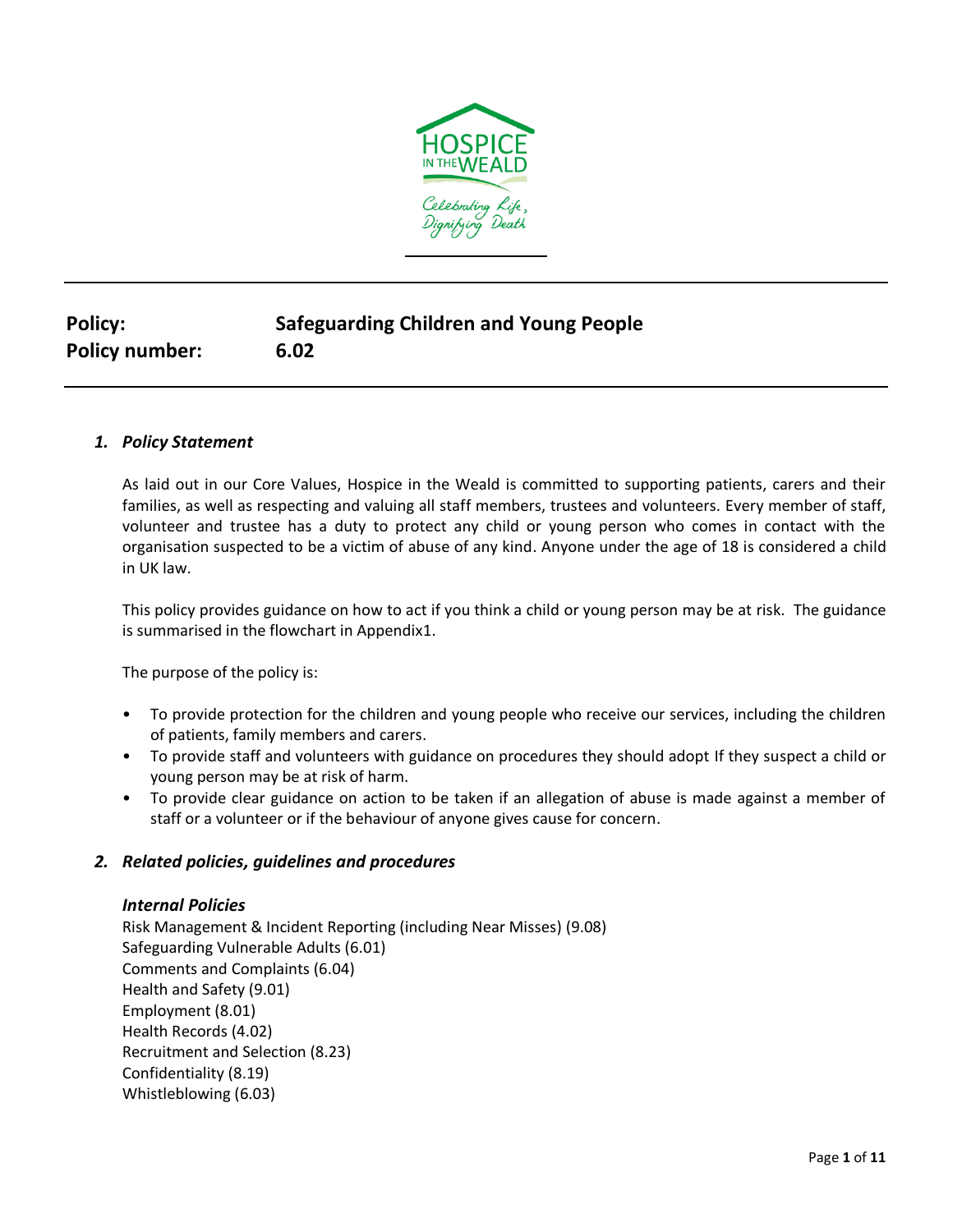# *Legal framework*

Children Act 1989 United Convention of the Rights of the Child 1991 Data Protection Act 1998 Sexual Offences Act 2003 Children Act 2004 Protection of Freedoms Act 2012 Relevant government guidance on safeguarding children.

#### *3. Responsibility and Accountability*

Policy formulation and review: Head of CSS (via CMT) Approval: CEO (via HLT)

Compliance: All Staff and volunteers. Managers have a responsibility to ensure volunteers in their service or department are aware of the detail in this policy and have the necessary information and training to carry out their roles in line with this.

#### *4. Relevant Dates*

| Policy originated:                  | <b>June 2005</b> |
|-------------------------------------|------------------|
| Date of last review:                | September 2012   |
| Date of this review:                | <b>July 2016</b> |
| Date of next review: September 2021 |                  |

#### *5. Introduction:*

Abuse of any kind to a child or young person is unacceptable to Hospice in the Weald, and any staff member, volunteer or trustee who suspects this may be the case is required to act on it with immediate effect. This document provides detailed guidance on how to take action if you encounter such a situation.

#### *6. What is safeguarding and why is it important*

Safeguarding means protecting children and young people from physical, emotional or sexual abuse or neglect.

Safeguarding is everyone's business, and in the case of suspected abuse, anyone involved is required to take immediate action and ensure the Designated Safeguarding Lead is informed immediately.

#### *7. Designated Safeguarding Lead:*

The Designated Safeguarding Lead at Hospice in the Weald is Rob Woolley, Chief Executive Officer, and can be contacted on:

| Work         | 01892 820518 |
|--------------|--------------|
| Work mob     | 07943 675768 |
| Home         | 01622813925  |
| Personal mob | 07714981523  |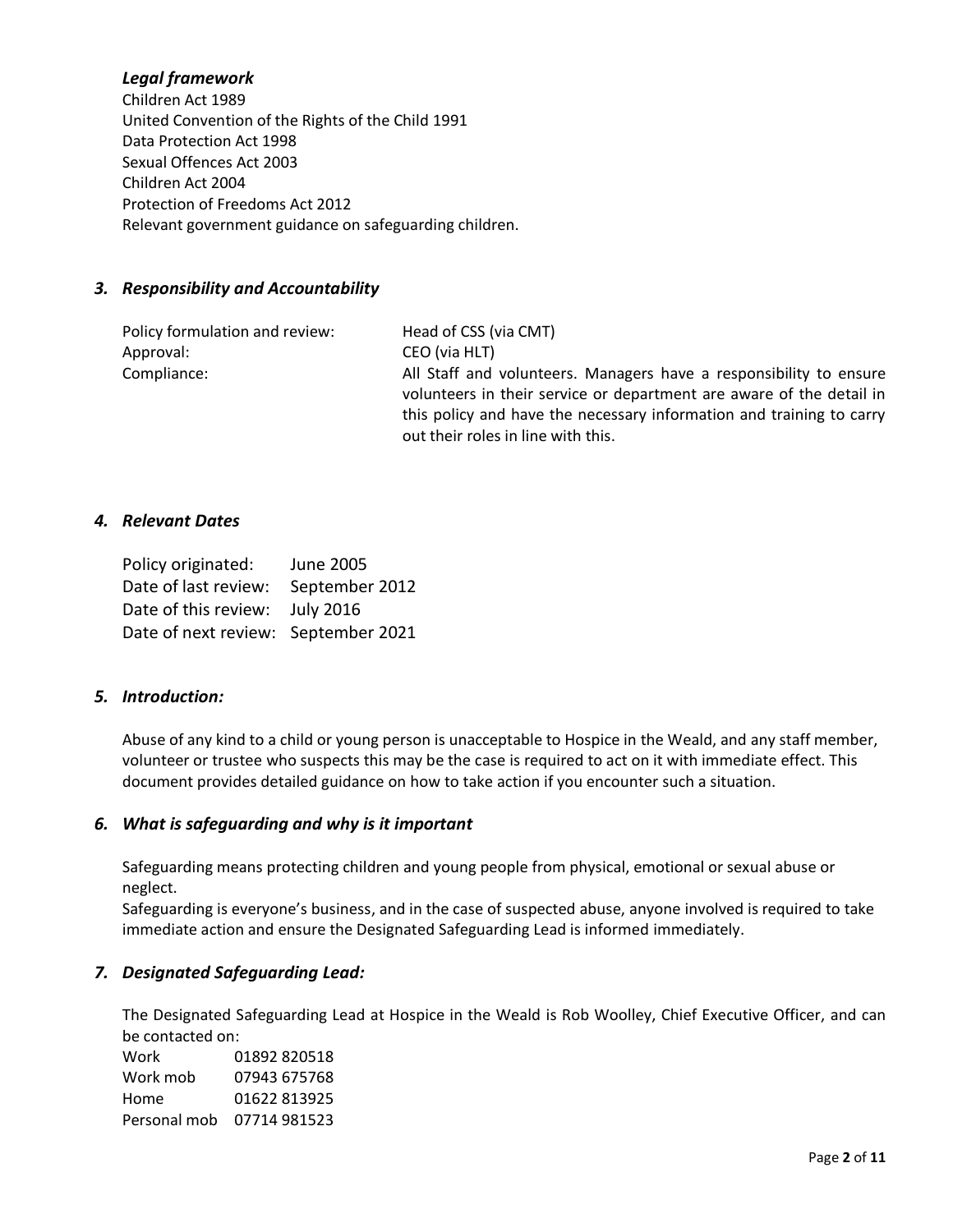Paul Madden, Head of Counselling Support Service, is his deputy and can be contacted on 01892 820554.

Both have responsibility for:

- receiving information from anyone who has concerns about a child or young person
- deciding whether the parents of a victim need to be informed, and/or agreement sought from, in order to contact the relevant local authority
- deciding what action is required and contacting the relevant agency or the police

#### *8. If you have suspicions or information is disclosed about safeguarding issues*

If a child or young person makes a disclosure to you that confirms or implies they are a victim of abuse, or if you have any suspicion that this may be the case, you must act immediately.

#### *8.1 Staff and volunteers of the Counselling Support Service (CSS)*

- Contact the relevant Safeguarding Children Board ASAP (check the website for out of hours numbers)
	- o East Sussex LSCB on 01323 464222 or [0-19.SPOA@eastsussex.gov.uk](mailto:0-19.SPOA@eastsussex.gov.uk)
	- o Kent KSCB on 03000411111 or [central.duty@kent.gov.uk](mailto:central.duty@kent.gov.uk)
	- o If you feel the child or young person is in immediate danger, ring 999.
- Complete incident form which is on Hospice Web (from policy 9.8), but don't include information about the incident or identify the child/young person. Do set out any action taken, and discuss it with the Designated Safeguarding Lead or his Deputy on his absence.
- If the person involved is a client of CSS or a relative of a patient then write a brief, factual note for the Electronic Care Record (ECR) and agree the wording with the safeguarding lead before saving onto the ECR. Include only facts that have been stated by the person involved and do not include third hand information or speculation.

# *8.2 Staff members and volunteers not part of CSS*

- If you feel the child or young person is in immediate danger, ring 999.
- Discuss situation with the Designated Safeguarding Lead, or his Deputy in his absence, immediately.
- The Designated Safeguarding lead, or his Deputy, may set up a conference call with the relevant local authority, and will take the lead in the consultation. You may need to take part in this call, as you are the person with first-hand information about the case.
	- Complete an incident form which is on Hospice Web (from policy 9.8), but don't include information about the incident or identify the child/young person. Do set out any action taken.
	- If the person involved is a client of CSS or a relative of a patient then write a brief, factual note for the Electronic Care Record (ECR) and agree the wording with the safeguarding lead before saving onto the ECR. Include only facts that have been stated by the person involved and do not include third hand information or speculation.

# *9. How to respond if a child or young person confides in you*

It takes a lot of courage for children or young people to talk to an adult about their abuse. They often learn to cover up the abuse and are able to give believable explanations for what has happened. In talking about the abuse, they may have to betray someone who is not only close to them but someone they love. They are risking a great deal in the hope that you will believe what they say.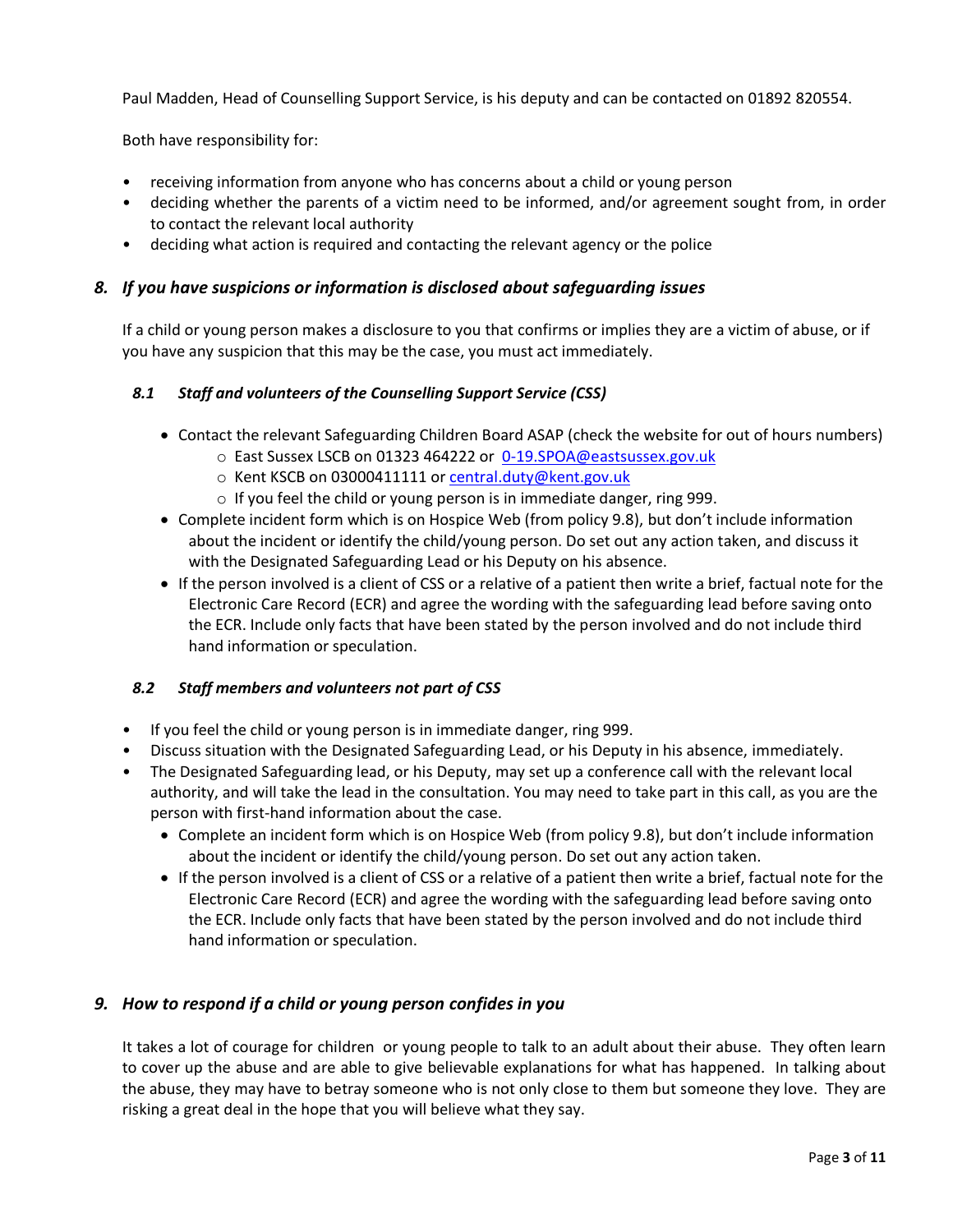If a child or young person talks to you about their abuse, you should:

- remain calm, accessible and receptive
- listen carefully without interrupting
- communicate with the child in a way that is appropriate to their age, understanding and preference
- be aware of the non-verbal messages you are giving
- make it clear that you are taking them seriously
- acknowledge their courage and reassure them that they are right to tell
- reassure them that they should not feel guilty and say that you're sorry that this has happened to them
- let them know that you are going to do everything you can to help them and what may happen as a result
- make a note of what was said and who was present, using the child's actual words wherever possible

#### Do not:

- allow your shock or distaste to show
- probe for more information than the child offers
- speculate or make assumptions
- make negative comments about the alleged abuser
- make any promises that you cannot keep e.g. that "everything will be all right"
- agree to keep the information a secret
- delay getting emergency help if needed e.g. medical help

#### *10. Confidentiality*

Any information you gather about a safeguarding issue is strictly confidential. In order to guarantee this, you must make sure that:

- No identifiable information is given to anyone apart from the relevant authority the Police or Safeguarding Board Social Services staff.
- You do not discuss the case with your line manager or any other person.
- No identifiable information is written on the incident form, including initials or EHR numbers.
- All email information, including an electronic form to local authorities, is sent from a secure email account e.g. an NHS email. This is our only audit trail that we have and want. It will show the action taken but retain absolute confidentiality.
- Notes made on the ECR are factual and brief. Record what you have been told, any action taken and that you have raised a safeguarding alert.

The Designated Safeguarding Lead, or his Deputy in his absence, may not need to know the identity of the child or young person. He will record the incident as dealt with. However, they can advise you on help and support for yourself if *a child or a young person confided in you on a safeguarding matter and it is affecting you.*

#### *11. Recruitment of staff and volunteers.*

We follow stringent recruitment procedures to minimise any risk of abuse by a member of staff or a volunteer. Those who are likely to have unsupervised contact with children or young people in the course of their work will undergo a DBS check at Enhanced level to confirm that there are no previous convictions,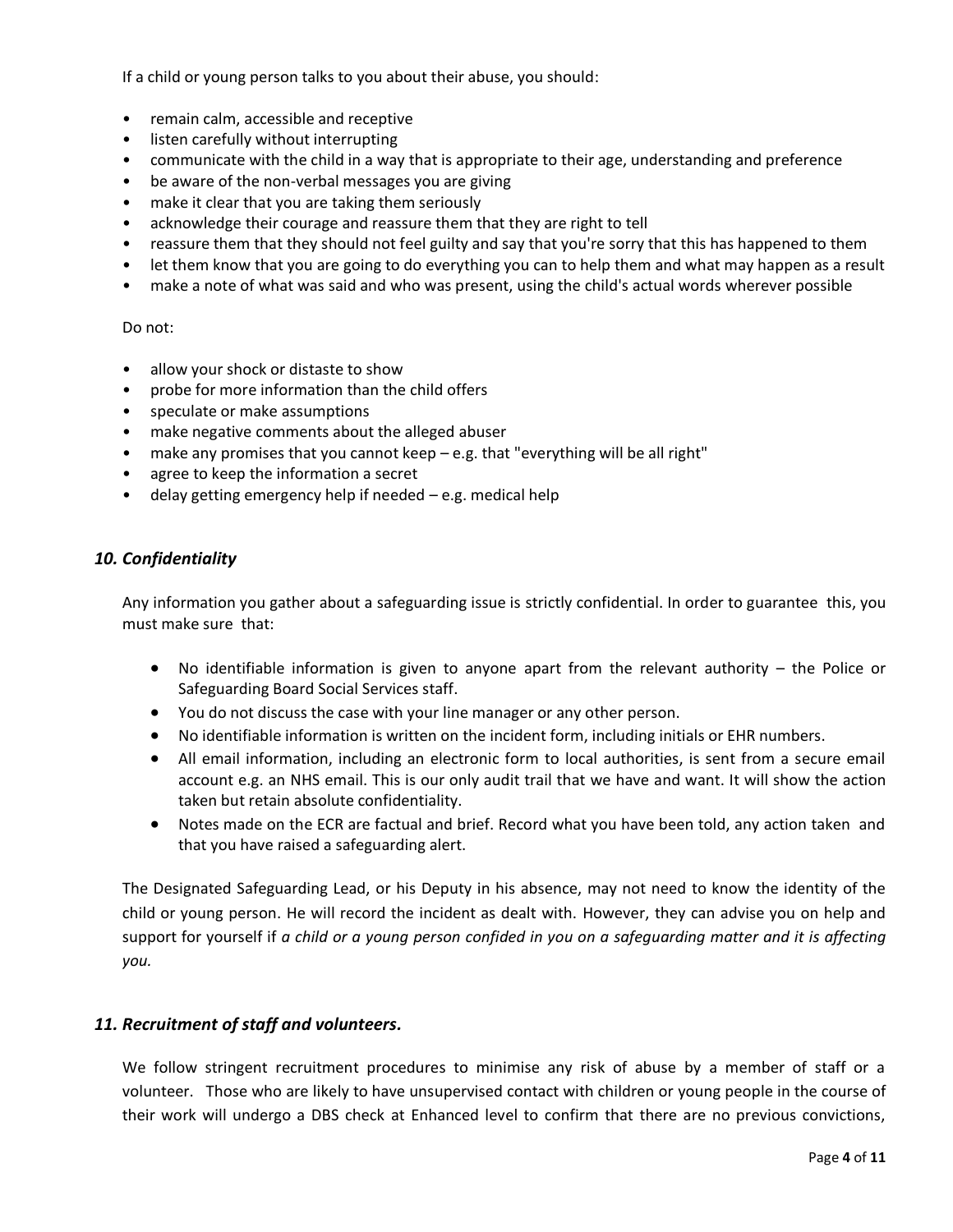cautions or warnings relating to child abuse, sexual offences or violence. Further details are in our Recruitment and Selection Policy (8.23). However, we all need to report behaviours we see in anyone that concern us if our concern relates to safeguarding children and young people.

# *12. Allegations towards a staff member or volunteer or if* **behaviour of anyone gives cause for concern.**

We recognise that any allegation of abuse against a member of staff or volunteer is deeply distressing and difficult to handle. However, it is crucial that, if you have any concerns about the behaviour of another member of staff or volunteer, you raise this immediately with the Designated Safeguarding lead, or his Deputy or the Personnel Director who will make sure that this is investigated appropriately and that confidentiality is maintained.

If a child or young person makes an allegation against a member of staff or volunteer, you must raise this with the Designated Safeguarding lead, or his Deputy or the Personnel Director immediately.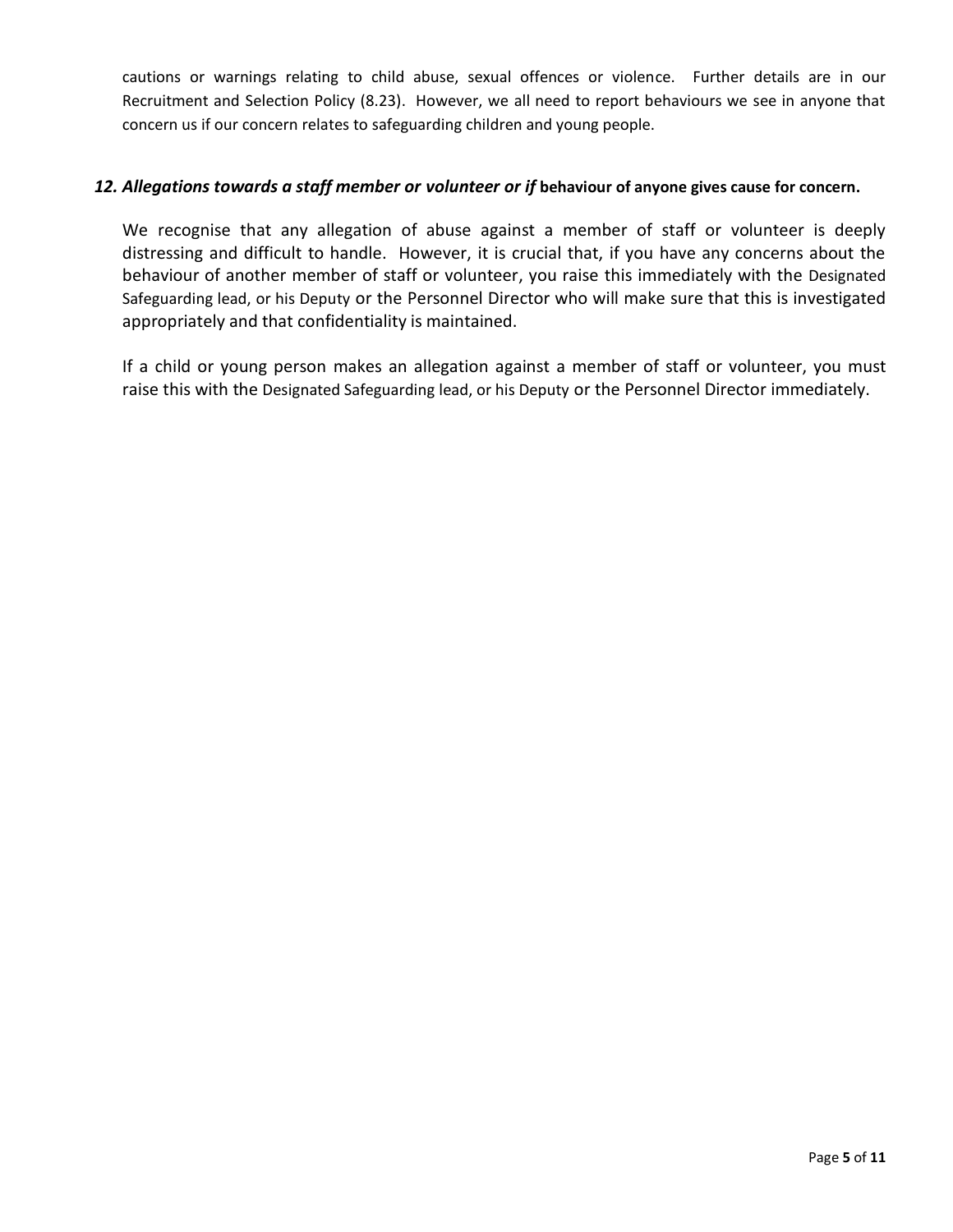# **Appendix 1**

# **[Child and young person Protection Policy Flow Chart](file:///C:/Users/rob.woolley/AppData/Local/Microsoft/Windows/Temporary%20Internet%20Files/Forms/CSS%20Forms/Child%20Protection%20Policy%20Flow%20Chart%20Sept%202012.doc)**



Page **6** of **11**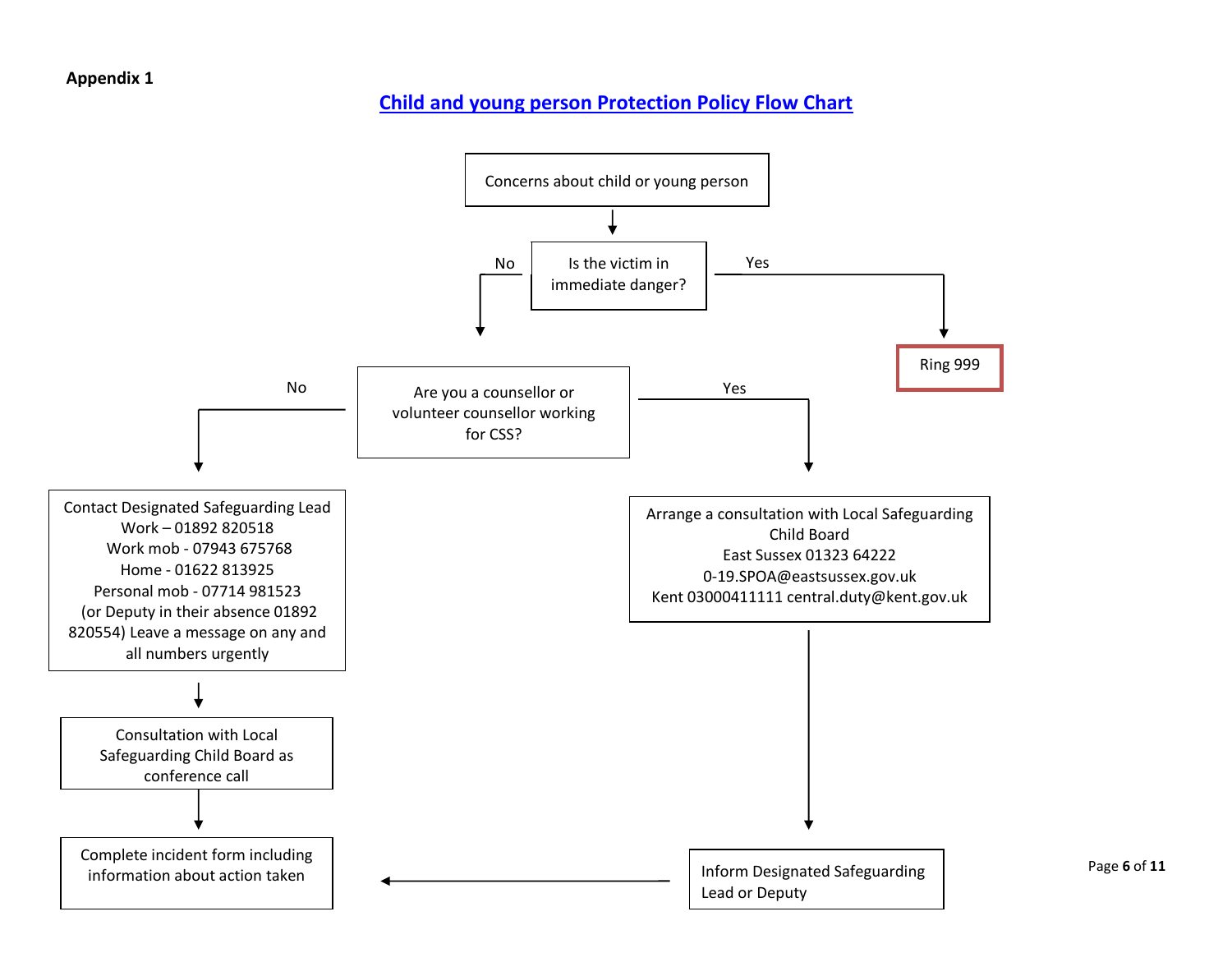**Appendix2**



# **INCIDENT/NEAR MISS REPORTING FORM**

Type of Incident/Near miss (please specify):

Clinical incident Near miss clinical incident Non clinical incident Near miss non clinical incident

Name of person(s) involved:

Address/Hospice Number of person(s) involved:

Name and post of person reporting incident:

Name and post/address of person(s) witnessing incident:

Person(s) involved (please specify):

Person external to HITW HITW Staff HITW Volunteer

Date/time the incident occurred:

Location of incident:

Describe what happened, only including the facts (please use additional sheet if needed):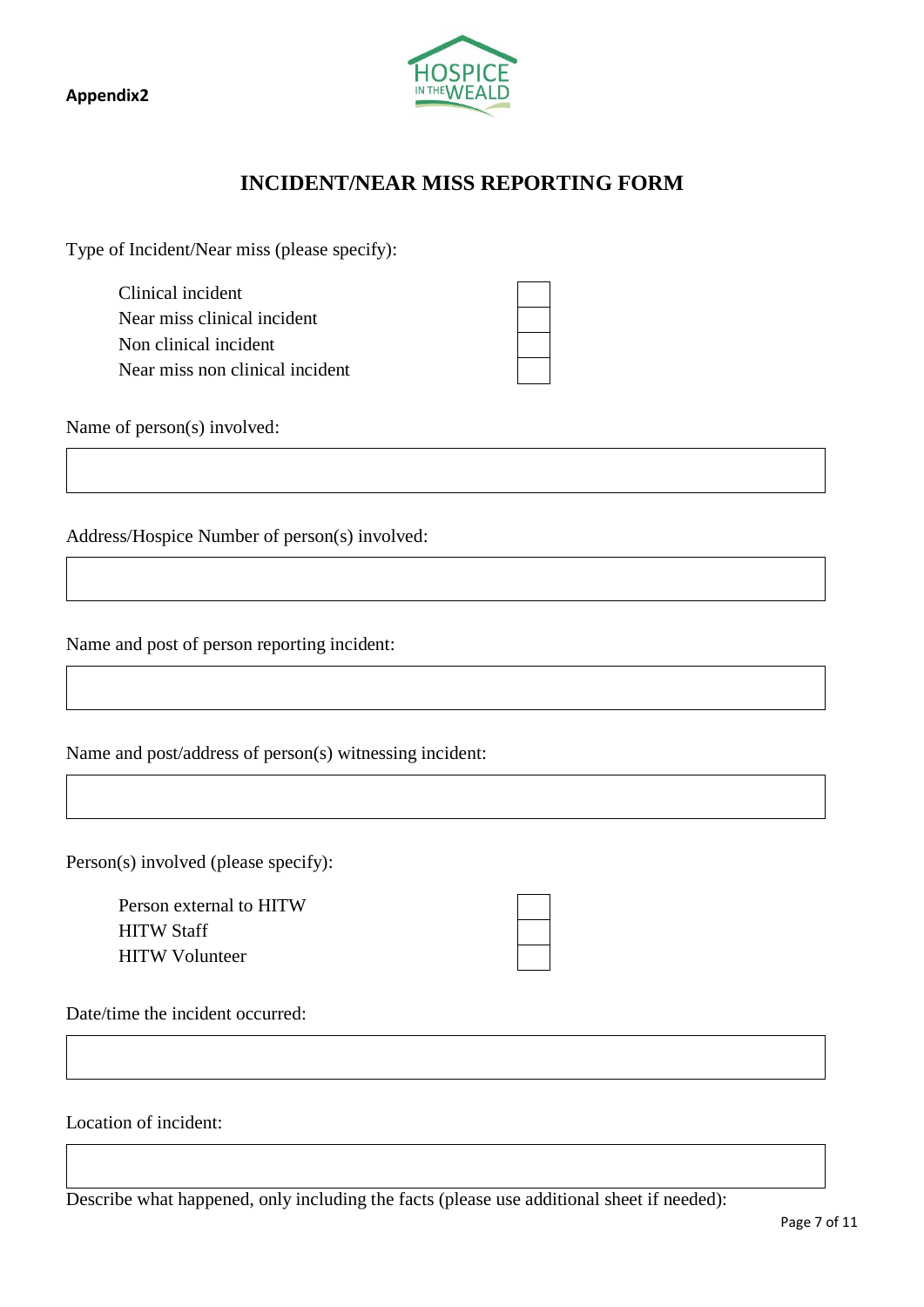Was anyone else involved? If so, who?

# **IMMEDIATE ACTION**

What action did you take immediately after the incident?

In your opinion, what action can be taken to prevent the incident occurring again?

Equipment or other factors involved:

 $\mathsf{r}$ 

| Was equipment taken out of use? (please indicate) | Yes | N <sub>o</sub> |  |
|---------------------------------------------------|-----|----------------|--|
| If yes, where is the equipment now?               |     |                |  |
|                                                   |     |                |  |

**Please forward this form to the Nursing Director for Clinical Risk and to the Finance Director for Non Clinical Risk**

٦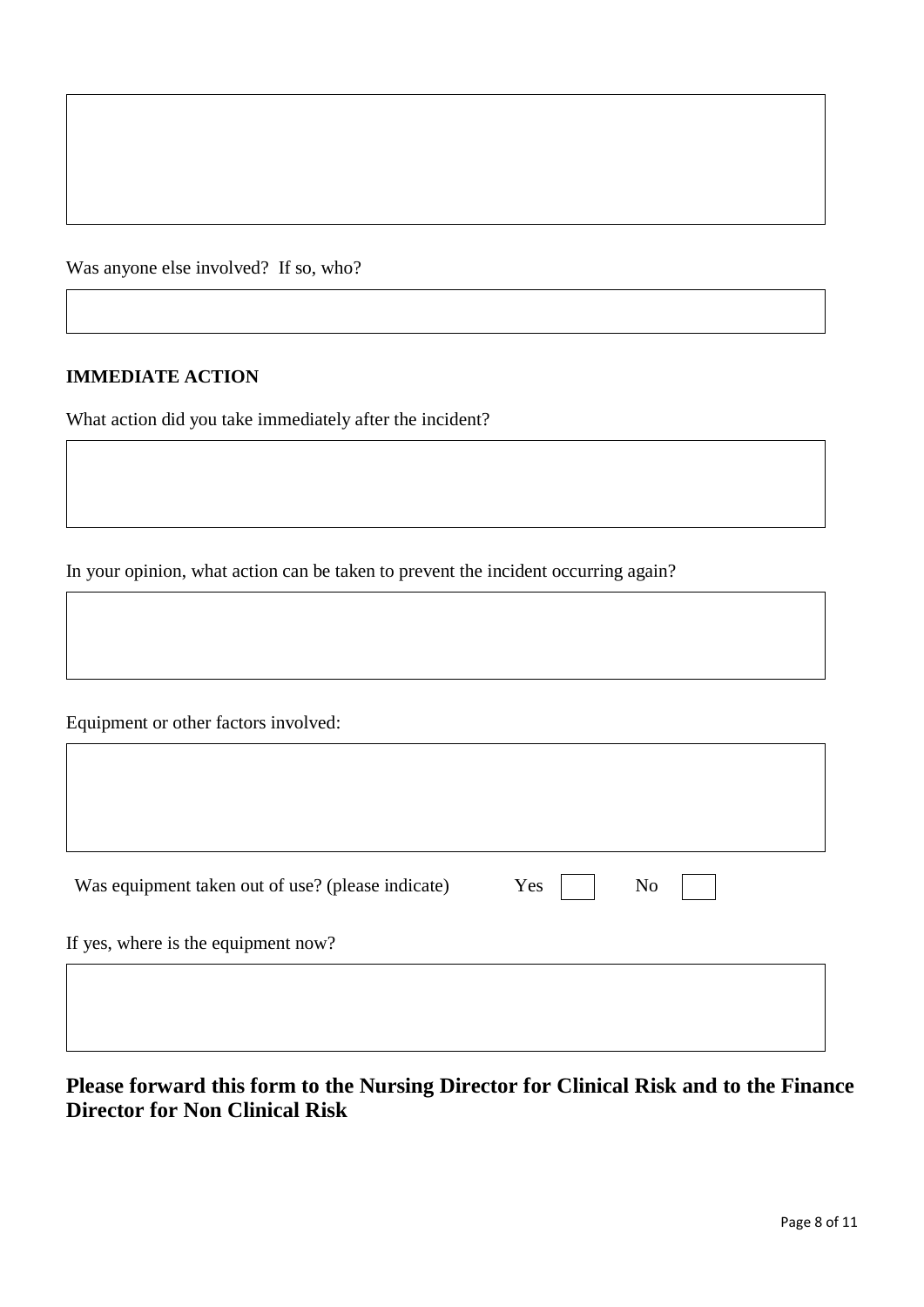

# **INVESTIGATING MANAGER'S REPORT**

| Name of Director:                                                                                                                 |  |       |                |
|-----------------------------------------------------------------------------------------------------------------------------------|--|-------|----------------|
| Does the incident need full investigation?                                                                                        |  | Yes   | N <sub>o</sub> |
| If No, no further action needs to be taken. Incident papers to be filed.<br>If Yes, please complete the remainder of this report. |  |       |                |
| Name of Investigating Manager:                                                                                                    |  |       |                |
| Comments by Investigating Manager:                                                                                                |  |       |                |
|                                                                                                                                   |  |       |                |
|                                                                                                                                   |  |       |                |
|                                                                                                                                   |  |       |                |
|                                                                                                                                   |  | Date: |                |
| Recommendations for Future/Procedure Changes:                                                                                     |  |       |                |
|                                                                                                                                   |  |       |                |
|                                                                                                                                   |  |       |                |
|                                                                                                                                   |  |       |                |
|                                                                                                                                   |  |       |                |

Date:

Comments by Director (including procedures put in place to monitor/audit change):

Date: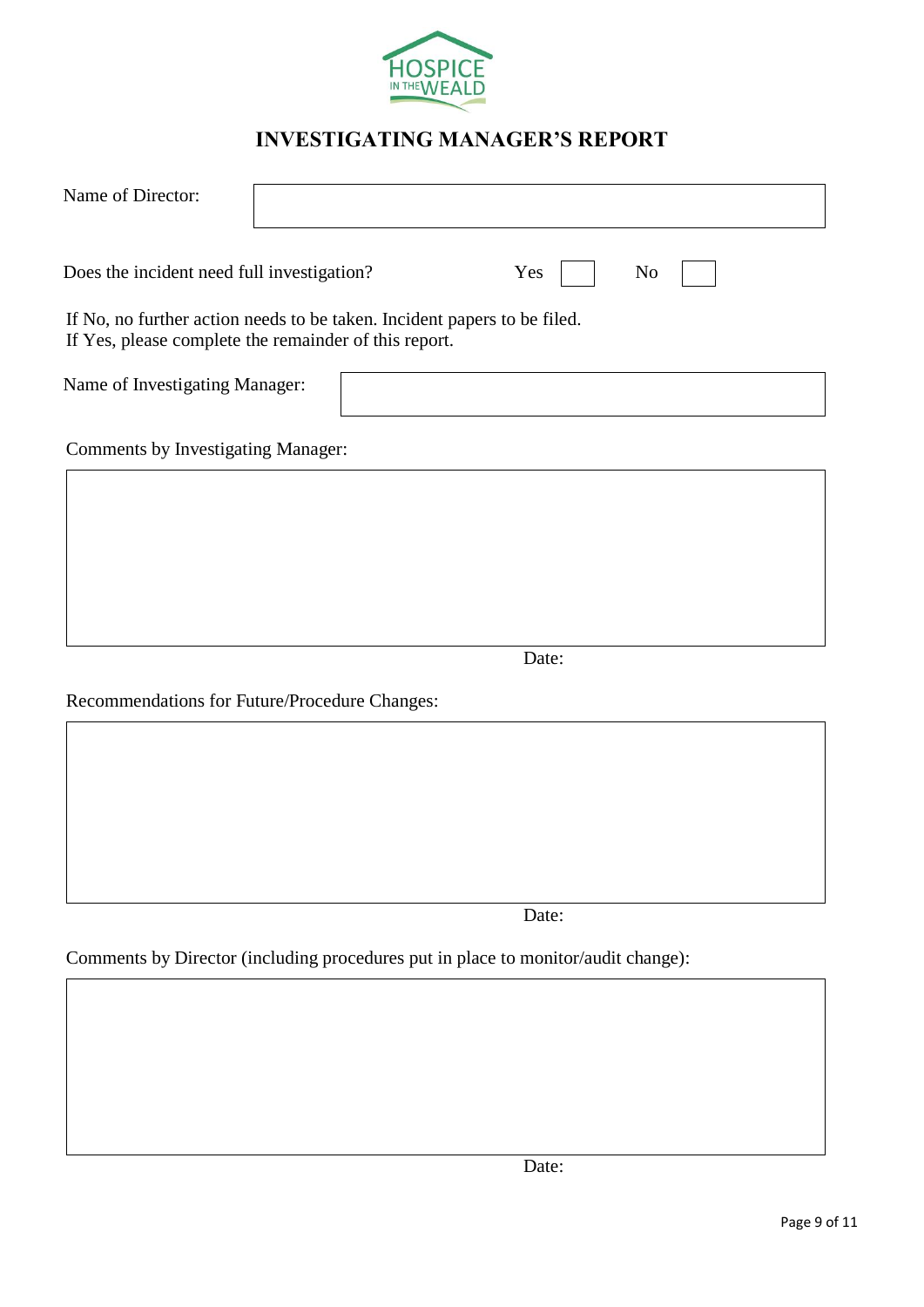| Risk identified and added to Operational Risk Register? Yes     No |  |  |
|--------------------------------------------------------------------|--|--|
|                                                                    |  |  |

| If Yes, Date Risk added to Register: |  |
|--------------------------------------|--|
|                                      |  |

If No, please provide reason below:

Comments by CEO:

|  | Date: |  |
|--|-------|--|

# **Appendix 3 Safeguarding Children and young people - [Examples of indicators of abuse](file:///C:/Users/rob.woolley/AppData/Local/Microsoft/Windows/Temporary%20Internet%20Files/Forms/CSS%20Forms/Safeguarding%20Children%20-%20Examples%20of%20Indicators%20of%20Abuse%20Sept%202012.doc)**

| Type of           | Physical Indicator                                                                                                                                                                                                                                                                                  | <b>Behavioural Indicator</b>                                                                                                                                                                                                                                                                                                                                                                               |
|-------------------|-----------------------------------------------------------------------------------------------------------------------------------------------------------------------------------------------------------------------------------------------------------------------------------------------------|------------------------------------------------------------------------------------------------------------------------------------------------------------------------------------------------------------------------------------------------------------------------------------------------------------------------------------------------------------------------------------------------------------|
| abuse<br>Physical | Frequent or unexplained bruising,<br>$\bullet$<br>marks or injury<br>Bruises which reflect hand marks or<br>shapes of articles, e.g. belts<br>Cigarette burns<br>$\bullet$<br><b>Bite marks</b><br>$\bullet$<br>Unexplained broken or fractured<br>$\bullet$<br>bones<br><b>Scalds</b><br>$\bullet$ | Fear of parent being contacted<br>$\bullet$<br>Behavioural extremes - aggressive/<br>$\bullet$<br>angry outbursts or withdrawn<br>Fear of going home<br>$\bullet$<br>Flinching when approached or touched<br>$\bullet$<br>Depression<br>Keeping arms/legs covered<br>$\bullet$<br>Reluctance to change clothes<br>$\bullet$<br>Panics in response to pain<br>$\bullet$<br>Reports injury caused by parents |
| Emotional         | Delays in physical development or<br>$\bullet$<br>progress<br>Sudden speech disorders<br>٠<br>Failure to thrive                                                                                                                                                                                     | Neurotic behaviour<br>$\bullet$<br>Sleeping disorders, unable to play<br>$\bullet$<br>Fear of making mistakes<br>$\bullet$<br>Sucking, biting or rocking<br>$\bullet$<br>Inappropriately adult or infant<br>٠<br>Impairment of intellectual, emotional,<br>social or behavioural development.                                                                                                              |